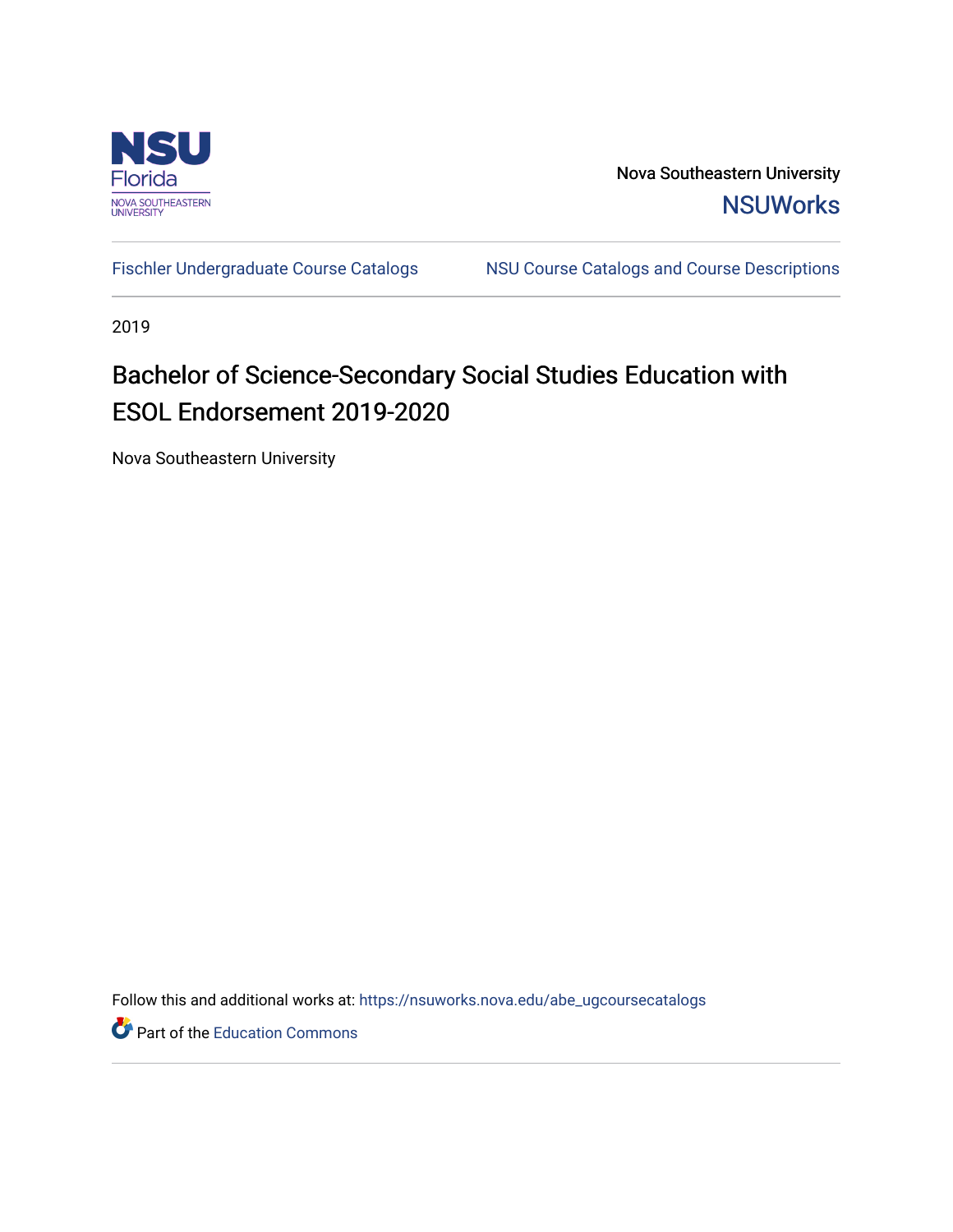### **BACHELOR OF SCIENCE - SECONDARY SOCIAL STUDIES EDUCATION WITH ESOL ENDORSEMENT (FLORIDA DOE STATE APPROVED PROGRAM)**

| <b>FIRST YEAR SEMINAR</b>                                                 |                |           |
|---------------------------------------------------------------------------|----------------|-----------|
| Course                                                                    | <b>Credits</b> | Frequency |
| <b>UNIV 1000: First Year Seminar</b>                                      | 3              |           |
| <b>Total First Year Seminar Credits</b>                                   | 3              |           |
| <b>GENERAL EDUCATION REQUIREMENTS</b>                                     |                |           |
| Area/Course                                                               | <b>Credits</b> | Frequency |
| <b>Written Composition</b>                                                |                |           |
| 6 credits at or above COMP 1500                                           |                |           |
| Open Written Composition                                                  | 3              |           |
| Open Written Composition                                                  | 3              |           |
| Mathematics                                                               |                |           |
| 6 credits at or above MATH 1040                                           |                |           |
| Open Mathematics: Math 1040 or Higher                                     | 3              |           |
| MATH 1050: Concepts in Geometry & Logic                                   | 3              |           |
| Arts and Humanities                                                       |                |           |
| 6 credits in HIST, ARTS, PHIL, HUMN, LITR, THEA, FILM,                    |                |           |
| MUSC, DANC, WRIT, foreign language                                        |                |           |
| HIST 1030 (satisfied in major)                                            | 3              |           |
| HIST 1040 (satisfied in major)                                            | 3              |           |
| Social and Behavioral Sciences                                            |                |           |
| ECN 2025: Principles of Macroeconomics (satisfied in major                | 3              |           |
| SOCL 1020: Introduction to Sociology (satisfied in major)                 | 3              |           |
| Science                                                                   |                |           |
| 6 credits in BIOL, MBIO, CHEM, SCIE, ENVS, PHYS                           |                |           |
| Open Science (PHYS 1020, preferred)                                       | 3              |           |
| Open Science                                                              | 3              |           |
| <b>Total General Education Credits</b>                                    | 30             |           |
| NOTE: Some General Education courses may also fulfill major requirements. |                |           |
| <b>OPEN ELECTIVES</b>                                                     |                |           |
| Complete 6 elective courses                                               | 18 Credits     |           |

|                   | <b>MAJOR</b>                                               |                |              |
|-------------------|------------------------------------------------------------|----------------|--------------|
| dits<br>Frequency | Course                                                     | <b>Credits</b> | Frequency    |
|                   | EDUC 2500: Education Pre-Enrollment Seminar                | $\Omega$       | <b>FW</b>    |
|                   | *RAZT 1050: Fundamentals of Peer Education                 | 3              | F            |
|                   | HIST 1030: American History to 1865                        | 3              | FW           |
| dits<br>Frequency | ESOL 2903F: Cross-Cultural Studies                         | 3              | $\mathbf{F}$ |
|                   | EDUC 3525F: Practices of Instruction                       | 3              | $\mathbf{F}$ |
|                   | EDUC 3535F: Educational Assessment                         | 3              | F            |
|                   | HIST 1040: American History since 1865                     | 3              | FW           |
|                   | HIST 2130 OR HIST 2140                                     | 3              | F            |
|                   | EDUC 2010F: Foundations of Education                       | 3              | F            |
|                   | ESOL 3340F: Survey of TESOL for Teachers                   | 3              | W            |
|                   | EDUC 3350F: Survey of Exceptional Student Education        | 3              | W            |
|                   | POLS 1200: Intro to Political Science                      | 3              | FW           |
|                   | Select one Advanced Study course with the HIST prefix      | 3              | F            |
|                   | ESOL 4565F: Second Language Learning                       | 3              | F            |
|                   | SECE 4320F: Secondary Classroom Management                 | 3              | F            |
|                   | SECE 3530F: Methods of Teaching Secondary Social Studie    | 3              | $\mathbf{F}$ |
|                   | GEOG 2050: Survey of Geography                             | 3              | <b>FW</b>    |
|                   | ECN 2025: Principles of Macroeconomics                     | 3              | W            |
|                   | SECE 4560F: Methods of Teaching Secondary Reading          | 3              | W            |
|                   | EDUC 4010F: Foundations of Curriculum Development          | 3              | F            |
|                   | POLS 1010: American Government and Politics                | 3              | FW           |
|                   |                                                            | 3              | FW           |
|                   | SOCL 1020: Intro to Sociology                              |                |              |
|                   | HIST 3440: Enlightenment and Revolution in Europe          | 3              | $\mathbf{F}$ |
|                   | Florida Teacher Cert. Exam. - Subject Area Examination     |                | <b>FW</b>    |
|                   | Florida Teacher Cert. Exam. - Professional Educator Test   |                | <b>FW</b>    |
| ements.           | SECE 4565: Teaching Controversial Topics in Social Studies | 3              | F            |
|                   | EDUC 4510F: Race, Society, and Ethics                      | 3              | F            |
| redits            | SESS 4570: Secondary Social Studies Education Internship   | 12             |              |
|                   | <b>Total Major Credits</b>                                 | 81             |              |

**\*RAZT 1050 is only required for students in the Shark Teach Program**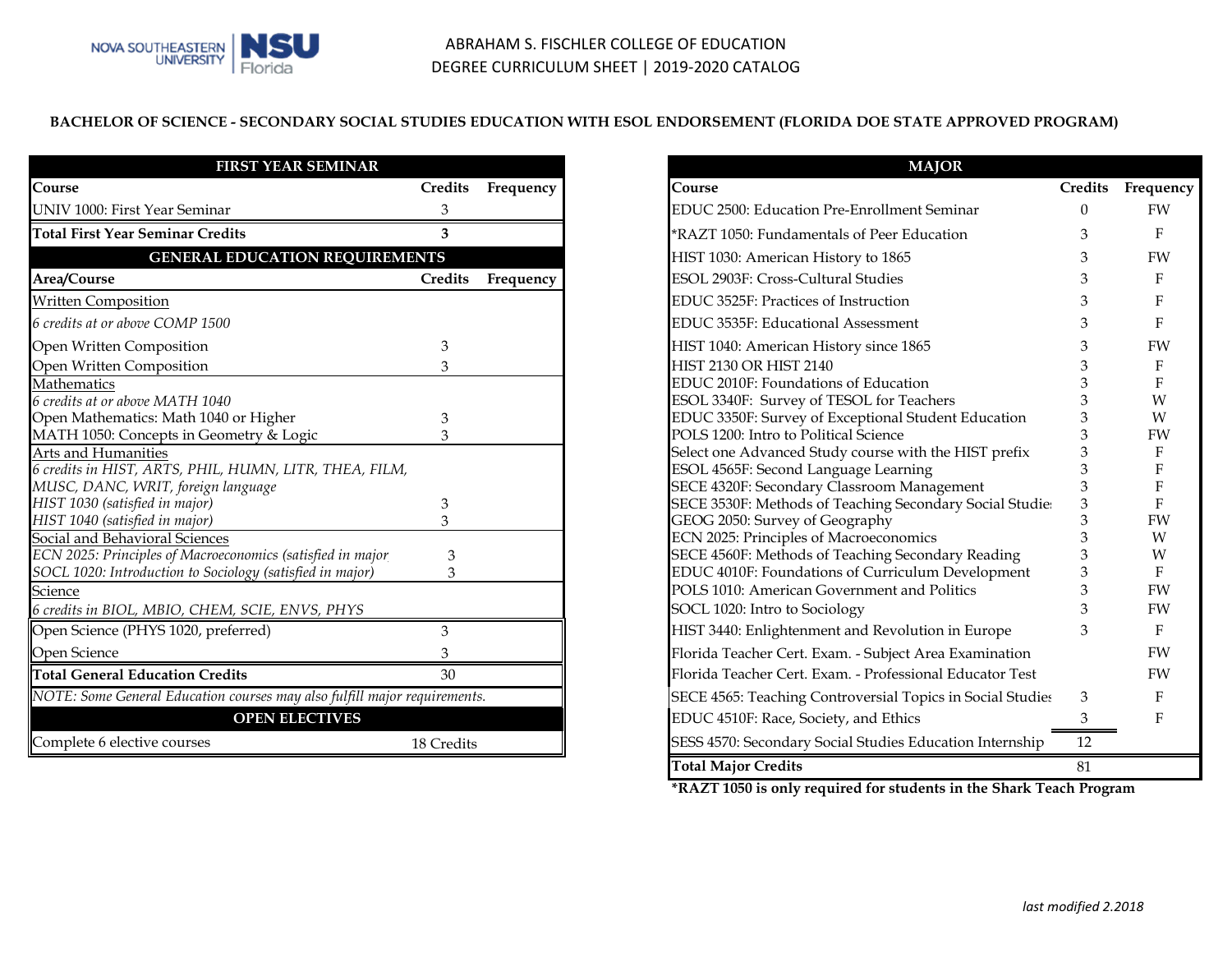

### ABRAHAM S. FISCHLER COLLEGE OF EDUCATION DEGREE CURRICULUM SHEET | 2019-2020 CATALOG

- *Fr eq*
- *ue*
- *n*
- *cy*
- *K*
- *ey*
- *F-*
- *E ve*
- *ry*
- *F*
- *al*
- *l;*
- *W*
- *-*
- *E*
- 
- *ve ry*
- *W*
- *in*
- *te*
- *r;*
- *F*
- *O*
- 
- *O*
- *d*
- *d*
- *Y*
- *ea*
- *r*

### **CREDITS 120**